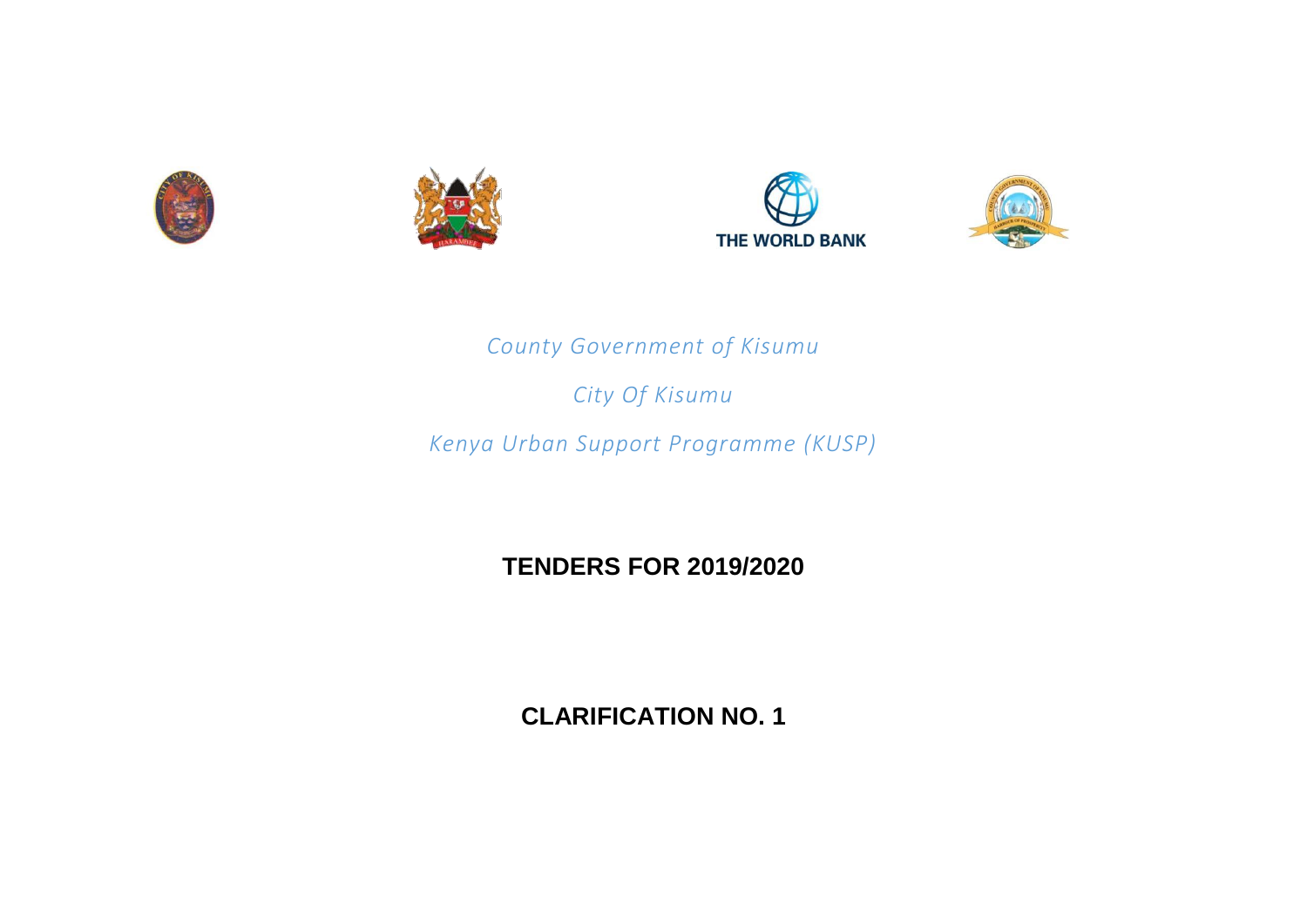## **WE WISH TO MAKE CLARIFICATIONS ON ADVERTISEMENT NOTICE THAT APPEARED ON THE NATIONAL DAILY NEWSPAPERS (THE STAR AND DAILY NATION) ON 21ST MAY, 2020 AS FOLLOWS;**

| No. | <b>Issue</b>                          | <b>Clarification</b>                                     |
|-----|---------------------------------------|----------------------------------------------------------|
| 1.  | Bid Opening date                      | Bid closing and opening date moved from 29 <sup>th</sup> |
|     |                                       | May, 2020 to $5th$ June, 2020 same time and              |
|     |                                       | venue.                                                   |
| 2.  | Pre - Bid Conference                  | Pre - Bid Meeting and site visits moved from             |
|     |                                       | 25 <sup>th</sup> May, 2020 to 28 <sup>th</sup> May, 2020 |
| 3.  | <b>NCA</b> qualifications:            |                                                          |
|     | <b>Construction of Non-Motorized</b>  | Firms bidding for:                                       |
|     | Transport (NMT) Phase 2 within        | 1 Lot - NCA 3                                            |
|     | Kisumu City -                         | $2$ Lots - NCA $2$                                       |
|     | CGK/CoK/KUSP/W/2019-2020/02           | 3 Lots (all Lots) -NCA 1                                 |
|     | Improvement of Jomo Kenyatta          | Firms bidding for:                                       |
|     | Sports ground, other Open             | 1 Lot - NCA 4                                            |
|     | Spaces and Community Centre           | $2$ Lots - NCA 3                                         |
|     | within Kisumu City -                  | 3 Lots (all Lots) -NCA 2                                 |
|     | CGK/CoK/KUSP/W/2019-2020/03           |                                                          |
|     | <b>Construction of Nyamasaria</b>     | NCA <sub>4</sub>                                         |
|     | satellite bus park within Kisumu      |                                                          |
|     | City - CGK/CoK/KUSP/W/2019-           |                                                          |
|     | 2020/01                               |                                                          |
|     |                                       |                                                          |
| 4.  | <b>Bid Security for consultancies</b> | <b>Bid Security Not Applicable for consultancies</b>     |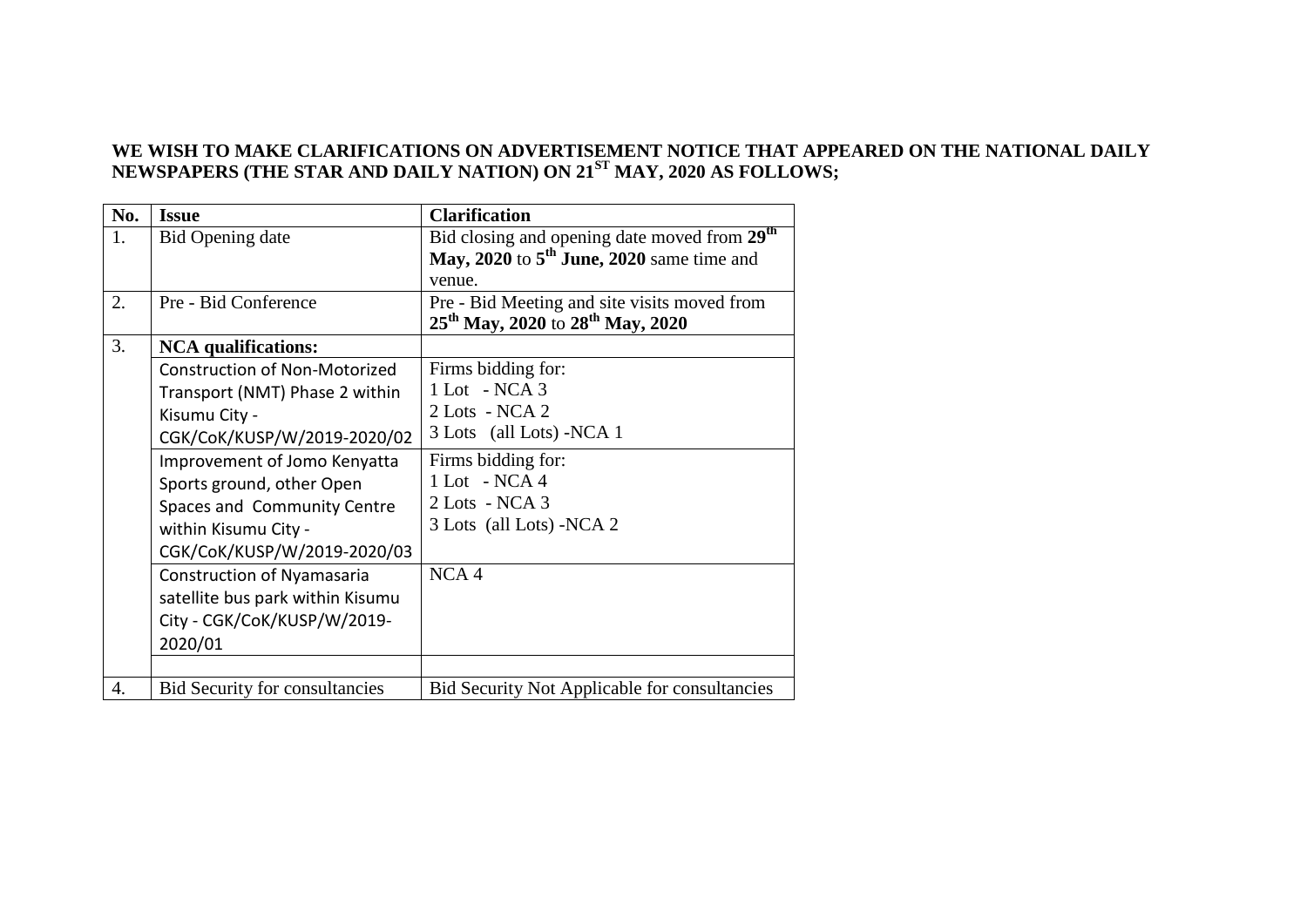| 3. INFIDUOIDEY SECTION TOT CONSUMERTY TENDETS. |                                                                                                                                                                                                                                                                                                                                                                                                                                                                                                                                                                                                                                                                                                                                                                                                                                                                |                                                                                                                                                                   |
|------------------------------------------------|----------------------------------------------------------------------------------------------------------------------------------------------------------------------------------------------------------------------------------------------------------------------------------------------------------------------------------------------------------------------------------------------------------------------------------------------------------------------------------------------------------------------------------------------------------------------------------------------------------------------------------------------------------------------------------------------------------------------------------------------------------------------------------------------------------------------------------------------------------------|-------------------------------------------------------------------------------------------------------------------------------------------------------------------|
| 8. Methodology                                 |                                                                                                                                                                                                                                                                                                                                                                                                                                                                                                                                                                                                                                                                                                                                                                                                                                                                | <b>Corrected</b>                                                                                                                                                  |
| 8.1. Methodology and Work Plan                 |                                                                                                                                                                                                                                                                                                                                                                                                                                                                                                                                                                                                                                                                                                                                                                                                                                                                |                                                                                                                                                                   |
| CGK/CoK/KUSP/S/2019-2020/01                    | Brief description on the methodology to be used and<br>implementation work plan to prove the Consultants<br>understanding of the objectives and expected outcomes. <b>from</b><br><b>ESMP Reviews and Socio-economic Feasibility Studies to</b><br>include aspects and components such as: baseline conditions;<br>legal policy and institutional framework; anticipated impacts<br>to the environment, social and economic aspects; mitigation<br>and/or corrective measures; developing ESMP by presenting<br>potential impacts, mitigation actions, targets and<br>responsibilities, associated costs and monitoring indicators for<br><b>ESMP.</b> The work plan should include details of the proposed<br>timeline for carrying out the works within the time for<br>completion, in the form of a bar chart showing notably the<br>critical path; DELETED | Brief description on the methodology to be used and<br>implementation work plan to prove the Consultants<br>understanding of the objectives and expected outcomes |
| CGK/CoK/KUSP/S/2019-2020/02                    | Brief description on the methodology to be used and<br>implementation work plan to prove the Consultants<br>understanding of the objectives and expected outcomes. <b>from</b><br><b>ESMP Reviews and Socio-economic Feasibility Studies to</b><br>include aspects and components such as: baseline conditions;<br>legal policy and institutional framework; anticipated impacts<br>to the environment, social and economic aspects; mitigation<br>and/or corrective measures; developing ESMP by presenting<br>potential impacts, mitigation actions, targets and<br>responsibilities, associated costs and monitoring indicators for<br><b>ESMP.</b> The work plan should include details of the proposed<br>timeline for carrying out the works within the time for<br>completion, in the form of a bar chart showing notably the<br>critical path; DELETED | Brief description on the methodology to be used and<br>implementation work plan to prove the Consultants<br>understanding of the objectives and expected outcomes |

## 5. Methodology section for Consultancy Tenders: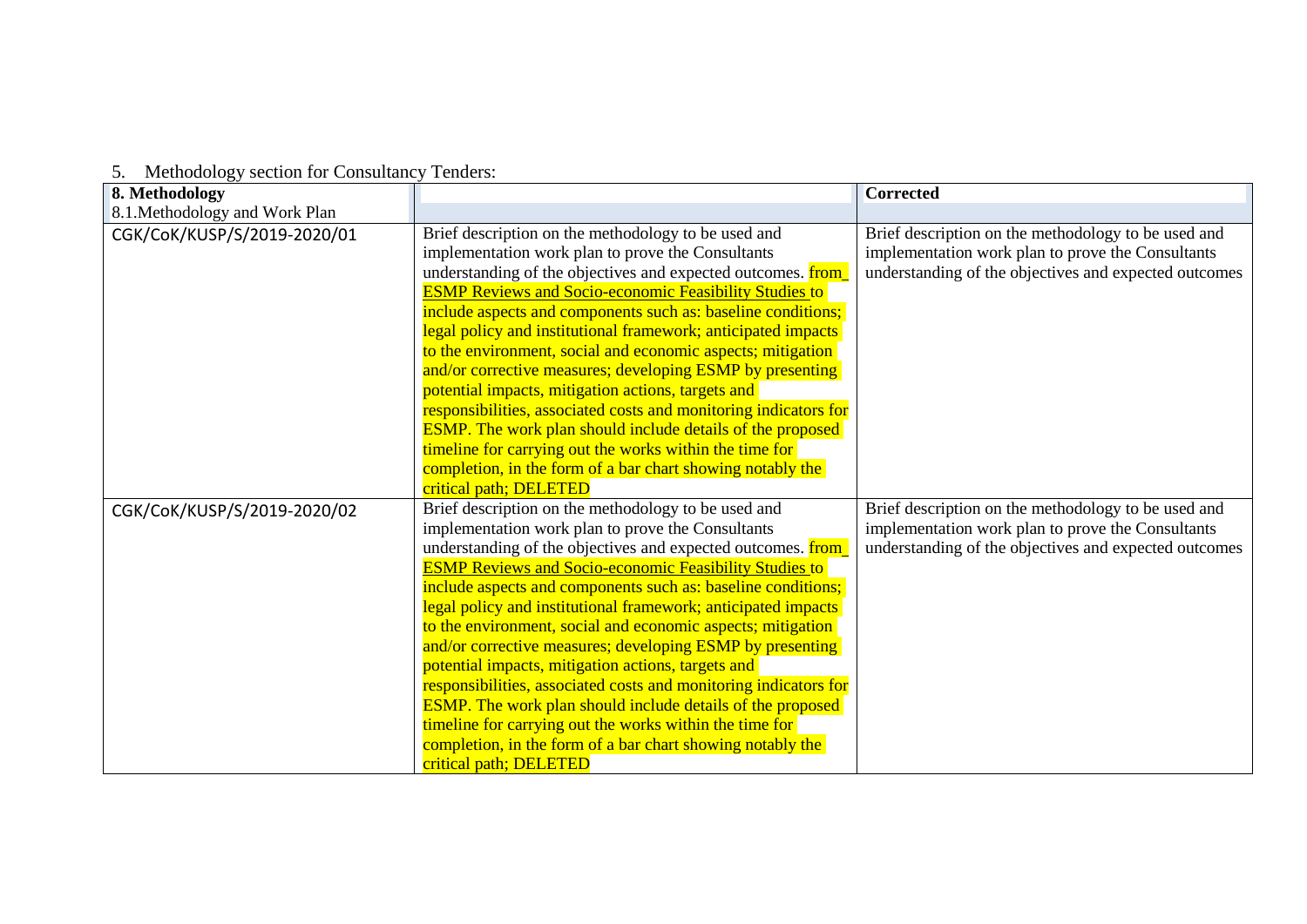| CGK/CoK/KUSP/S/2019-2020/03 | Brief description on the methodology to be used and<br>implementation work plan to prove the Consultants<br>understanding of the objectives and expected outcomes. <b>from</b><br><b>ESMP Reviews and Socio-economic Feasibility Studies to</b><br>include aspects and components such as: baseline conditions;<br>legal policy and institutional framework; anticipated impacts<br>to the environment, social and economic aspects; mitigation<br>and/or corrective measures; developing ESMP by presenting<br>potential impacts, mitigation actions, targets and                                                                                                                                                                                                                                                                                             | Brief description on the methodology to be used and<br>implementation work plan to prove the Consultants<br>understanding of the objectives and expected outcomes |
|-----------------------------|----------------------------------------------------------------------------------------------------------------------------------------------------------------------------------------------------------------------------------------------------------------------------------------------------------------------------------------------------------------------------------------------------------------------------------------------------------------------------------------------------------------------------------------------------------------------------------------------------------------------------------------------------------------------------------------------------------------------------------------------------------------------------------------------------------------------------------------------------------------|-------------------------------------------------------------------------------------------------------------------------------------------------------------------|
|                             | responsibilities, associated costs and monitoring indicators for<br><b>ESMP.</b> The work plan should include details of the proposed<br>timeline for carrying out the works within the time for<br>completion, in the form of a bar chart showing notably the<br>critical path; DELETED                                                                                                                                                                                                                                                                                                                                                                                                                                                                                                                                                                       |                                                                                                                                                                   |
| CGK/CoK/KUSP/S/2019-2020/04 | Brief description on the methodology to be used and<br>implementation work plan to prove the Consultants<br>understanding of the objectives and expected outcomes. <b>from</b><br><b>ESMP Reviews and Socio-economic Feasibility Studies to</b><br>include aspects and components such as: baseline conditions;<br>legal policy and institutional framework; anticipated impacts<br>to the environment, social and economic aspects; mitigation<br>and/or corrective measures; developing ESMP by presenting<br>potential impacts, mitigation actions, targets and<br>responsibilities, associated costs and monitoring indicators for<br><b>ESMP.</b> The work plan should include details of the proposed<br>timeline for carrying out the works within the time for<br>completion, in the form of a bar chart showing notably the<br>critical path; DELETED | Brief description on the methodology to be used and<br>implementation work plan to prove the Consultants<br>understanding of the objectives and expected outcomes |
| CGK/CoK/KUSP/S/2019-2020/05 | Brief description on the methodology to be used and<br>implementation work plan to prove the Consultants<br>understanding of the objectives and expected outcomes. from_<br><b>ESMP Reviews and Socio-economic Feasibility Studies to</b>                                                                                                                                                                                                                                                                                                                                                                                                                                                                                                                                                                                                                      | Brief description on the methodology to be used and<br>implementation work plan to prove the Consultants<br>understanding of the objectives and expected outco    |